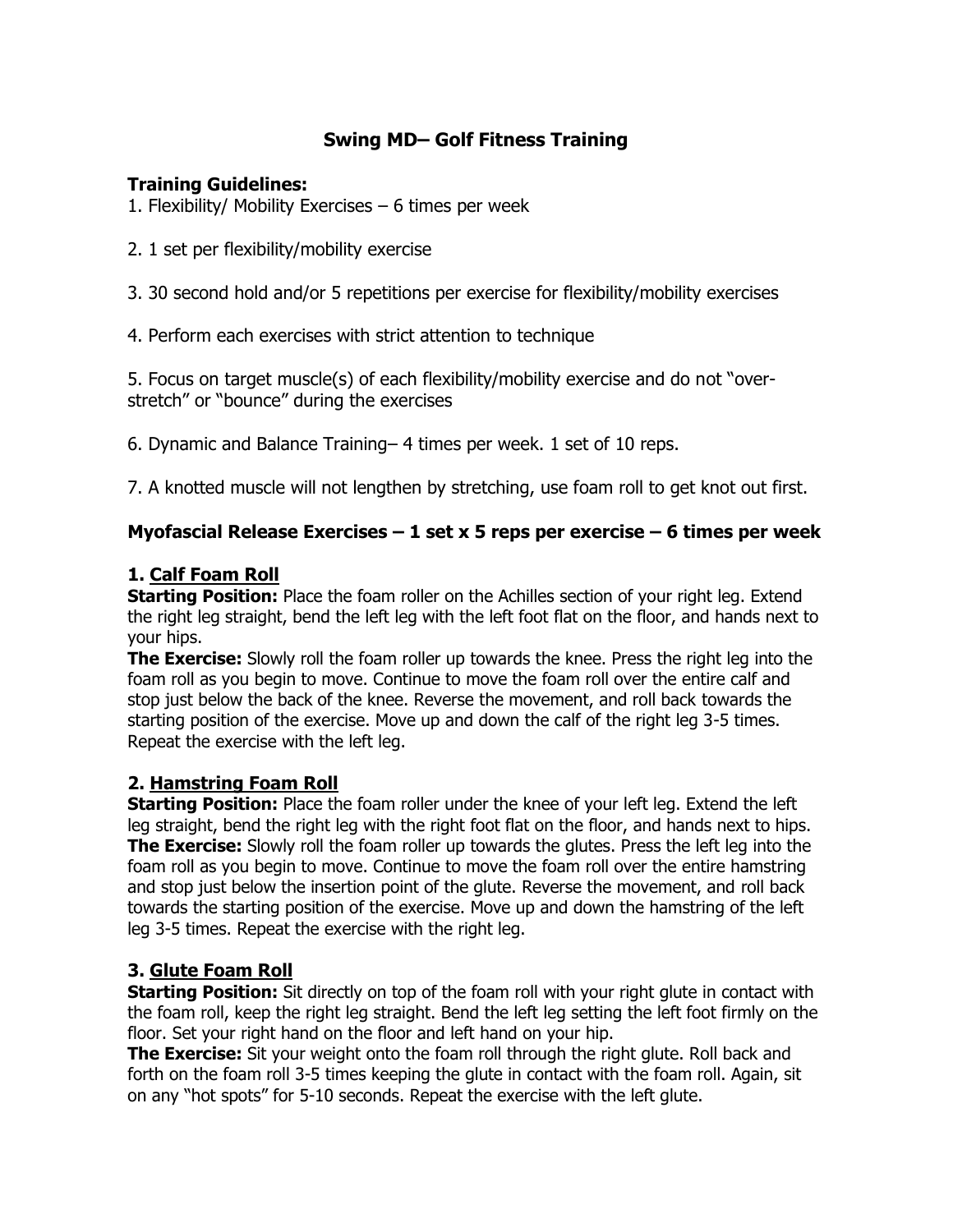# **4. IT Band Foam Roll**

**Starting Position:** Lay sideways with the right hip in contact with the foam roll. Extend the right leg straight, bend the left leg placing the left foot in front of the right knee. Place the right forearm on the floor with the elbow directly under your shoulder. Set the left hand on the floor in front of your chest.

**The Exercise:** Slowly roll down the side of the leg to your knee. Reverse direction and roll upward to the hip. Use the right forearm, left foot, and hand as the "driver" of the exercise. Roll back and forth on the IT Band 3-5 times. Pause on any tissue areas where discomfort is felt. Repeat the exercise on the left leg.

### **5. Quadriceps Foam Roll**

**Starting Position:** Lay flat on the floor with the left knee bent at approximately 45 degrees. Place the foam roll parallel to your body on the front of the right leg just above the knee. Extend the right straight and place both hands on the floor above shoulder height. **The Exercise:** Slowly roll moving the foam roll up the front of the right leg towards your hip.

Continue to roll until the foam roll is resting on the hip, return to the starting position of the exercise and repeat 3-5 times. Perform the exercise sequence with the left leg.

### **6. Lat Foam Roll**

**Starting Position:** Lay on the right side of your body with the right arm extended straight. Place the foam roll directly under the shoulder joint of the right arm.

**The Exercise:** Slowly roll down the side of the body from the shoulder to the rib cage. Reverse the exercise movement back towards the shoulder joint and repeat 3-5 times. Repeat on the left side of your body.

#### **Flexibility Exercises –1 set per exercise x 30 second hold –6 times per week**

# **1. Standing Calf**

**Starting Position:** Place your hands on your hips, elbows bent, and body leaning forward. Extend your right leg backwards until straight, point right heel forward, and bend the left leg. **The Exercise:** Press your body weight forward by bending the left leg, keeping your right heel on the floor, and right leg straight. Continue to press forward until tension is felt in your right calf. Hold this position for 30 seconds and repeat with your left calf.

# **2. Bent Knee Hamstring**

**Starting Position:** Lay flat on the floor, knees bent, and lower back pressed to the floor. **The Exercise:** Grasp behind the right leg with both hands just above the knee. Pull the knee into your chest. Straighten the right leg to a position where a stretch is felt in the right hamstring. Hold this position for 30 seconds repeat the exercise sequence with your left leg.

# **3. Piriformis**

**Starting Position:** Lay on the floor, knees bent at 90 degrees, feet flat on floor. **The Exercise:** Slowly place the outside of your right ankle on the thigh of the left leg. Grasp the right ankle with your left hand and place the right hand on the inside of the right knee. Elevate the left leg to a position where the lower leg is parallel to the floor and the knee is bent at 90 degrees. If an additional stretch is required, simultaneously pull with the left hand and press with the right hand until a stretch is felt. Hold the stretch for 30 seconds and repeat with opposite leg.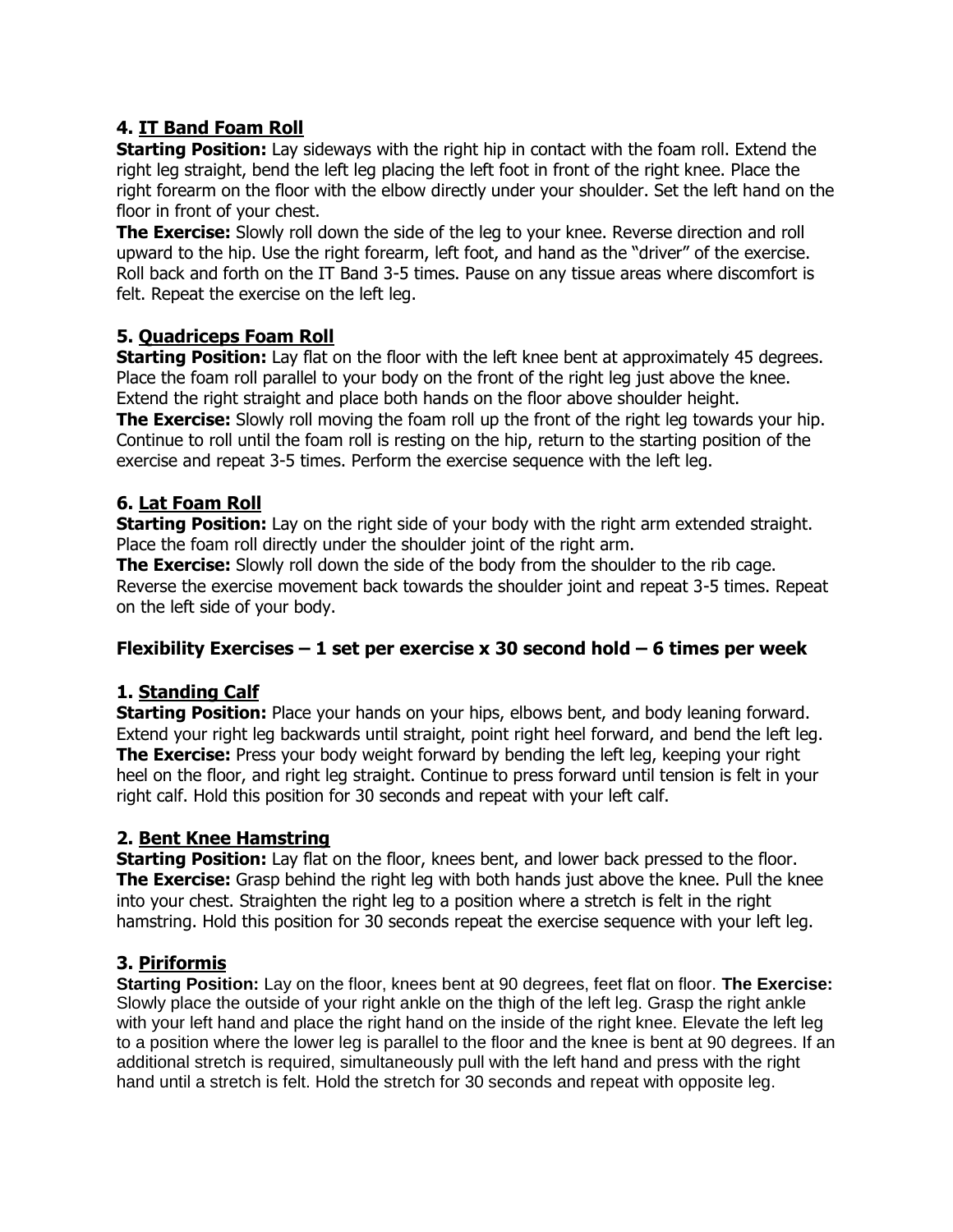# **4. Glute**

**Starting Position:** Sit on the floor with the left leg in front of your body. Bend the left knee to 90 degrees while keeping the hips facing forward. Place the hands on the floor slightly in front of the hips.

**The Exercise:** Slowly press the upper torso forwards towards the left knee. Keep the hips facing forward. Continue to press the torso forward until a stretch is felt in the left glute. Hold this position for 30 seconds and repeat with the right leg.

# **5. Kneeling Hip Flexor**

**Starting Position:** Kneel with the right knee in contact with the floor. Place your hands on your hips, and bend the left knee at 90 degrees.

**The Exercise:** Begin by pressing the hips forward, allowing your left knee to bend. Continue pressing forward until a stretch is felt in the right hip. Once a stretch is felt in the right hip, extend the right arm overhead, and bend the torso to the right. Hold the stretch for 30 seconds and repeat with the opposite leg.

# **6. Physio-Ball Lat Stretch**

**Starting Position:** Kneel on the floor, physio-ball directly in front of you, and hands on top of the ball. (Use a stool or couch if you do not have a physio ball)

**The Exercise**: Roll the ball forward by extending the arms and allowing your hips to shift backwards. Continue to extend the arms forward and your hips backwards until a stretch is felt in the upper back, lats, or shoulders. Hold this position for 30 seconds.

# **Dynamic Warm-Up Exercises –1 set x 10 repetitions - 4 times per week**

# **1. Bent Knee Side-to-Side Leg Swings**

**Starting Position:** Stand 6-10 inches away from a wall with feet shoulder width apart, toes pointed directly at the wall, legs straight, hips facing the wall, and hands planted firmly on the wall at shoulder height. Lift the right leg off the floor, placing the knee in-line with the right hip. **The Exercise:** Begin rotating right leg in a swinging motion in front of the body. Keep the knee elevated at hip height and swing the leg left and right as far as possible while keeping the left heel firmly planted on the floor. Perform 10 swings of each leg.

# **2. Straight Leg Swings Side-to-Side**

**Starting Position:** Stand 6-10 inches away from a wall with feet shoulder width apart, toes pointed directly at the wall, legs straight, hips facing the wall, and hands planted firmly on the wall at shoulder height. Lift the left leg off the floor, and extend the left leg straight. **The Exercise:** Begin rotating the left leg in a swinging motion in front of the body. Keep the left leg straight and swing the leg left and right as far as possible while keeping the right heel firmly planted on the floor. Perform 10-15 swings of the right leg and switch to the right.

# **3. Straight Leg Swings Forward-Back**

Starting Position: Standing perpendicular to a wall, feet closer than shoulder width, torso upright, and left hand on the wall.

The Exercise: Lift the left leg a couple inches off the floor and begin to swing the leg forward and back, creating a pendulum motion. Swing the left leg forward and back as far as possible keeping the right heel on the floor and torso upright. Perform 10 repetitions and repeat with the right leg.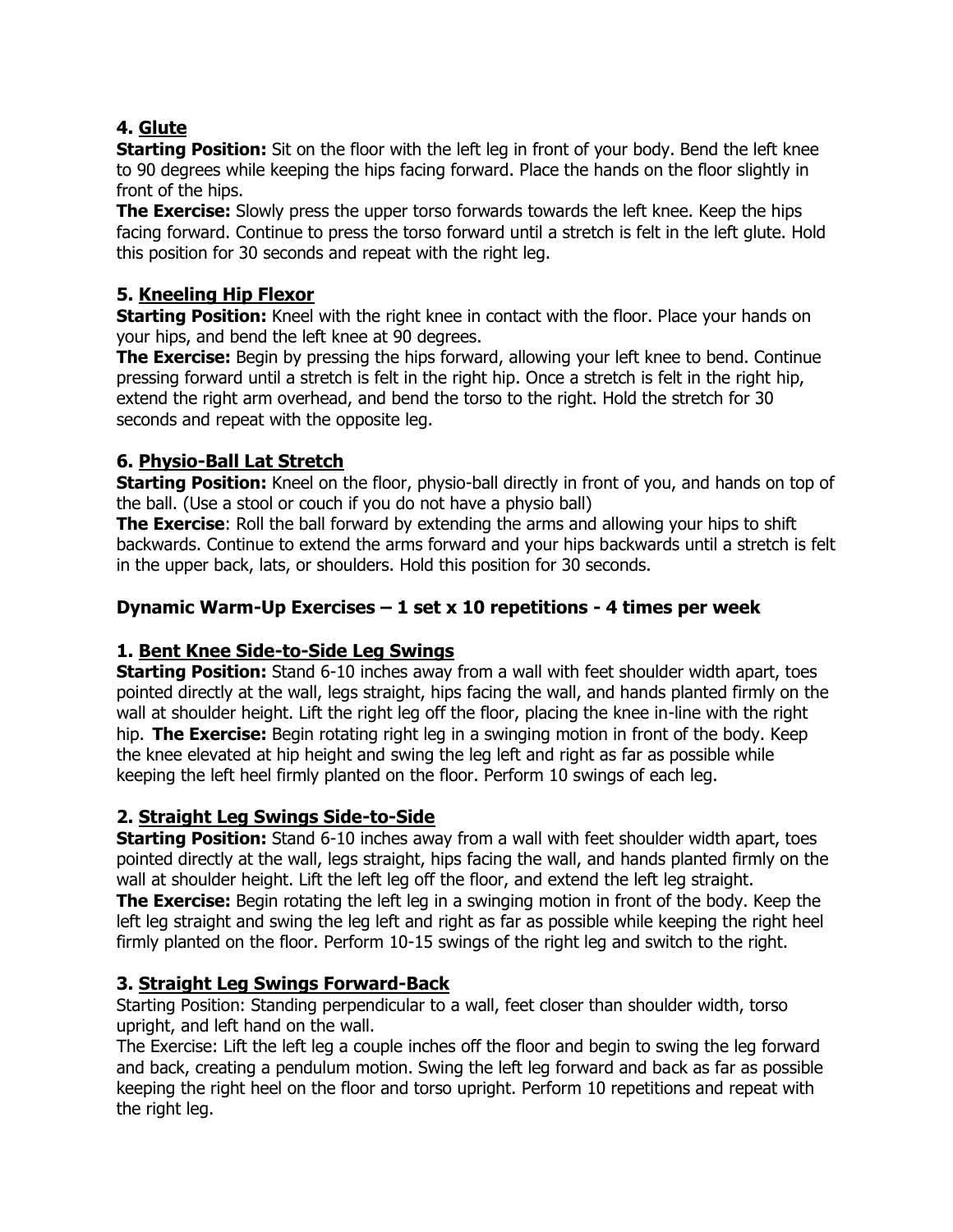#### **4. Windshield Wipers**

**Starting Position:** Place yourself on the floor, back flat, knees bent at 90 degrees, hands between both knees, feet together, and head resting on the floor.

**The Exercise:** Slowly separate your feet keeping the knees in place and bent at 90 degrees. Create the separation of the feet through rotation at the hip joint. Separate the feet as far as possible apart while keeping the knees and hands in contact with one another. Return to the starting position and repeat for the 10-15 repetitions.

### **5. Kneeling Club Rotations**

**Starting Position:** Position the lower body in a kneeling position with the right knee in contact with the floor. Grasp a golf club or dowel rod with both hands and extend the arms straight overhead. Position the torso upright with the eyes looking forward.

**The Exercise:** Slowly rotate the upper body to the right while keeping the arms overhead. Rotate as far as possible to the right while keeping torso upright and arms overhead. Pause slightly at the end point of the rotation and repeat to the left. Alternate rotating left and right for 10 repetitions. Repeat the exercise sequence with the left knee in contact with the floor.

### **6. Spiders**

**Starting Position:** Place yourself in a standard push-up position, back flat, hands shoulder width apart, and eyes looking down.

**The Exercise:** Begin by lifting your left foot and placing it outside the left hand. Slowly attempt to press your left forearm down towards the floor, keeping your left hand in place. Lower your forearm as low to the floor as possible, and hold for one second. Return to the starting position of the exercise and repeat with your right hand and foot. Perform 10-15 repetitions.

# **7. Bent Knee Tennis Ball Lifts**

**Starting Position**: Lie with your back flat on the floor, knees bent, and feet together. Place a tennis ball on the front side of the left hip and pull the left knee in towards your chest. Continue to pull the left knee towards your chest until the tennis ball is secured in the hip. **The Exercise:** Slowly elevate the hips off the floor by pressing through the right foot. During the elevation of the hips keep the left knee pressed towards your chest and the tennis ball in place. Continue to elevate the hips upward to a position in-line with your shoulders and right knee. Return to the starting position of the exercise, keeping the tennis ball in position and repeat for 10-15 repetitions. Repeat the exercise with the tennis ball positioned in the front of the right hip. **Easier version- keep both feet flat on ground and raise hips up off ground using glutes squeezing to lift butt/hips off ground.**

#### **8. Single Leg Extensions**

**Starting Position:** Stand upright, balance on the left leg, eyes looking forward, and arms straight.

**The Exercise:** Simultaneously extend both arms forward and the right leg backward. Hinge at the hip and allow the torso to bend forward. Continue to hinge at the hip and allow the torso to bend forward until both arms are straight and the right leg is straight. Pause for one second, return to the starting position and repeat for 10 repetitions. Repeat the exercise balancing on the right leg. **Easier version–Place a hand on wall to help you balance.**